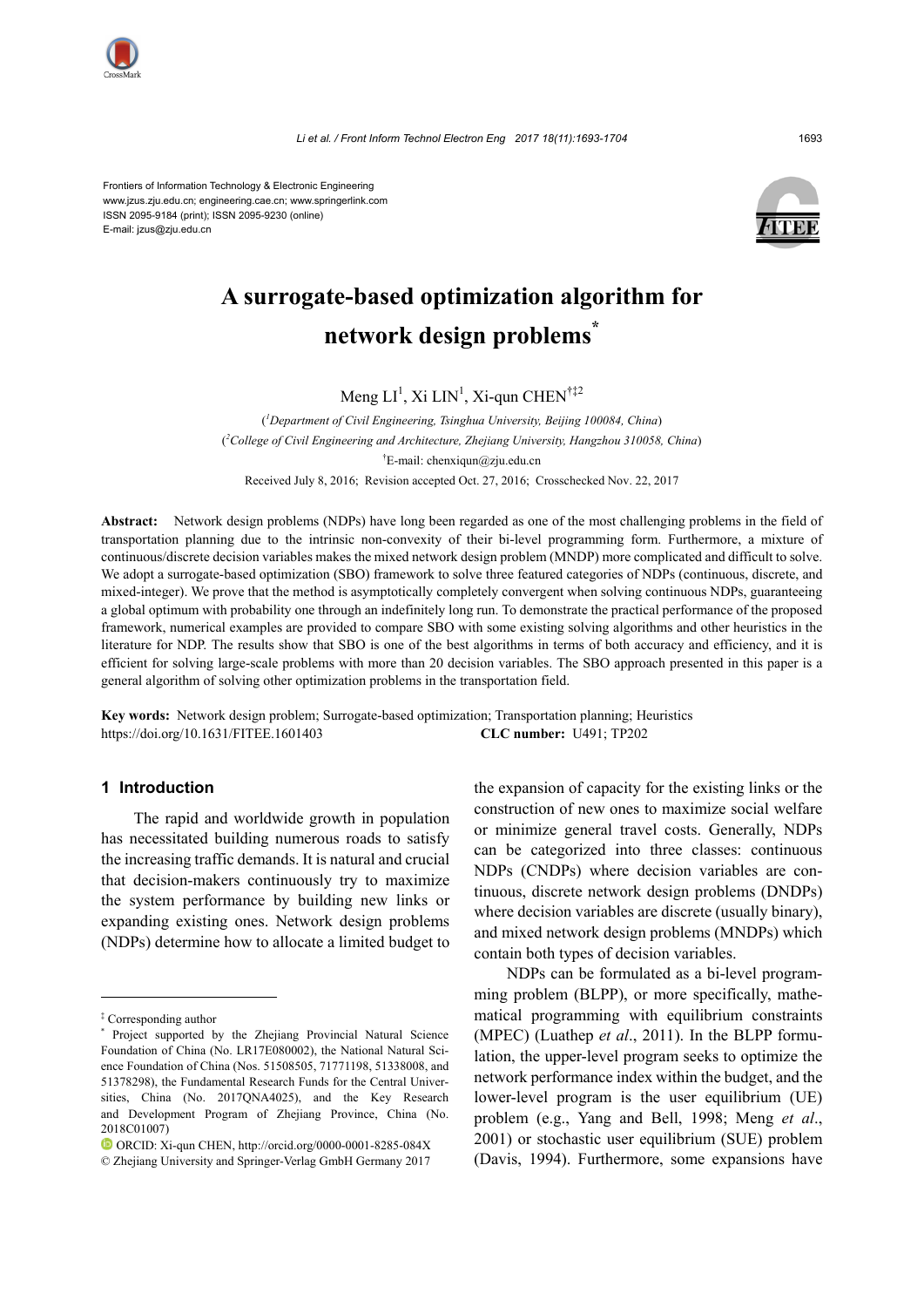been made to incorporate the uncertainty of travel demand (Yin *et al*., 2009) and time-dependent (Lo and Szeto, 2009) effects.

Given the intrinsic non-convexity of the problem and the nonlinearity of its objective function, NDPs have been viewed as one of the most challenging problems in transportation. Methods for solving NDP will be reviewed in Sections 1.1–1.3.

# **1.1 Algorithms for solving continuous network design problems**

CNDP has received the greatest attention in transportation literature. Generally, traditional approaches for solving CNDP can be categorized into two major groups: gradient-based algorithms and derivative-free algorithms.

Gradient-based algorithms generally use the sensitivity information of the lower-level UE programming to search local solutions (Meng *et al*., 2001). Sensitivity analysis-based methods are often incorporated into the optimization procedure of the upper-level objective function (Yang and Yagar, 1995). Chiou (2005) developed a series of methods based on the gradient analysis scheme. These methods have been reported to be efficient for finding a local solution; however, a saticfactory solution quality could not be guaranteed as exhibited by subsequent work.

Derivative-free algorithms include iterative optimization-assignment procedures (Allsop, 1974), Hooke-Jeeves algorithms (Abdulaal and LeBlanc, 1979), equilibrium decomposed optimization (Suwansirikul *et al*., 1987), simulated annealing (Friesz *et al*., 1992), and genetic algorithm-based approaches (Yin, 2000). These derivative-free algorithms are incapable of guaranteeing convergence, though it has been reported that some of them can find a good solution after a lengthy computation.

Recently, a mixed-integer linear programming (MILP) approximation approach was introduced to solve CNDP. Wang and Lo (2010) proposed a path-based MILP to solve CNDP and it guarantees a global convergence. Luathep *et al*. (2011) further extended the approach to a link-based MILP formulation to reduce its computational effort while maintaining the convergence property. Liu and Wang (2015) further proposed a linearized technique to solve CNDP with a stochastic user equilibrium. All of these methods obtained good convergence results on some widely used test networks; however, the computational efforts required by these methods were not that appealing compared to their reported theoretical perfection; i.e., none of those algorithms were tested on networks with more than 20 decision variables.

Thus, this challenge inspired us to develop a solution framework incorporating properties that were good from both theoretical and computational perspectives.

# **1.2 Algorithms for solving discrete network design problems**

LeBlanc (1975) first developed DNDP and proposed a branch-and-bound algorithm to efficiently solve it. The algorithm was tested on the Sioux Falls network with only five binary variables. Poorzahedy and Turnquist (1982) further developed the branchand-bound algorithm to solve DNDP by approximating the bi-level program through a single-level program; however, the accuracy of the approximation was questioned by other researchers (e.g., Gao *et al*., 2005). Gao *et al*. (2005) then proposed a generalized Benders' decomposition algorithm to solve DNDP. The algorithm translates the original bi-level problem into a series of master problems and subproblems using a supporting function, and solves some smallscale problems efficiently.

Recently, as in CNDP, an MILP approximation approach has also been introduced to solve DNDP globally. Wang *et al*. (2013) proposed two techniques, i.e., system-optimum (SO) relaxation and UEreduction, to solve DNDP. The two techniques were solved by using a MILP approach globally. Wang *et al*. (2015) further proposed a linearized approach, which considers optimal new link additions and their optimal capacities simultaneously, to solve DNDP. Farvaresh and Sepehri (2011) also proposed a singlelevel MI programming approach to solve DNDP.

Many heuristics have also been developed to solve DNDP. This type of algorithm includes genetic algorithms (Cantarella and Vitetta, 2006), ant system heuristics (Poorzahedy and Abulghasemi, 2005), and hybrid meta-heuristics (Poorzahedy and Rouhani, 2007).

A major challenge for solving DNDPs nowadays lies in searching for an efficient way to deal with large-scale problems, i.e., problems with more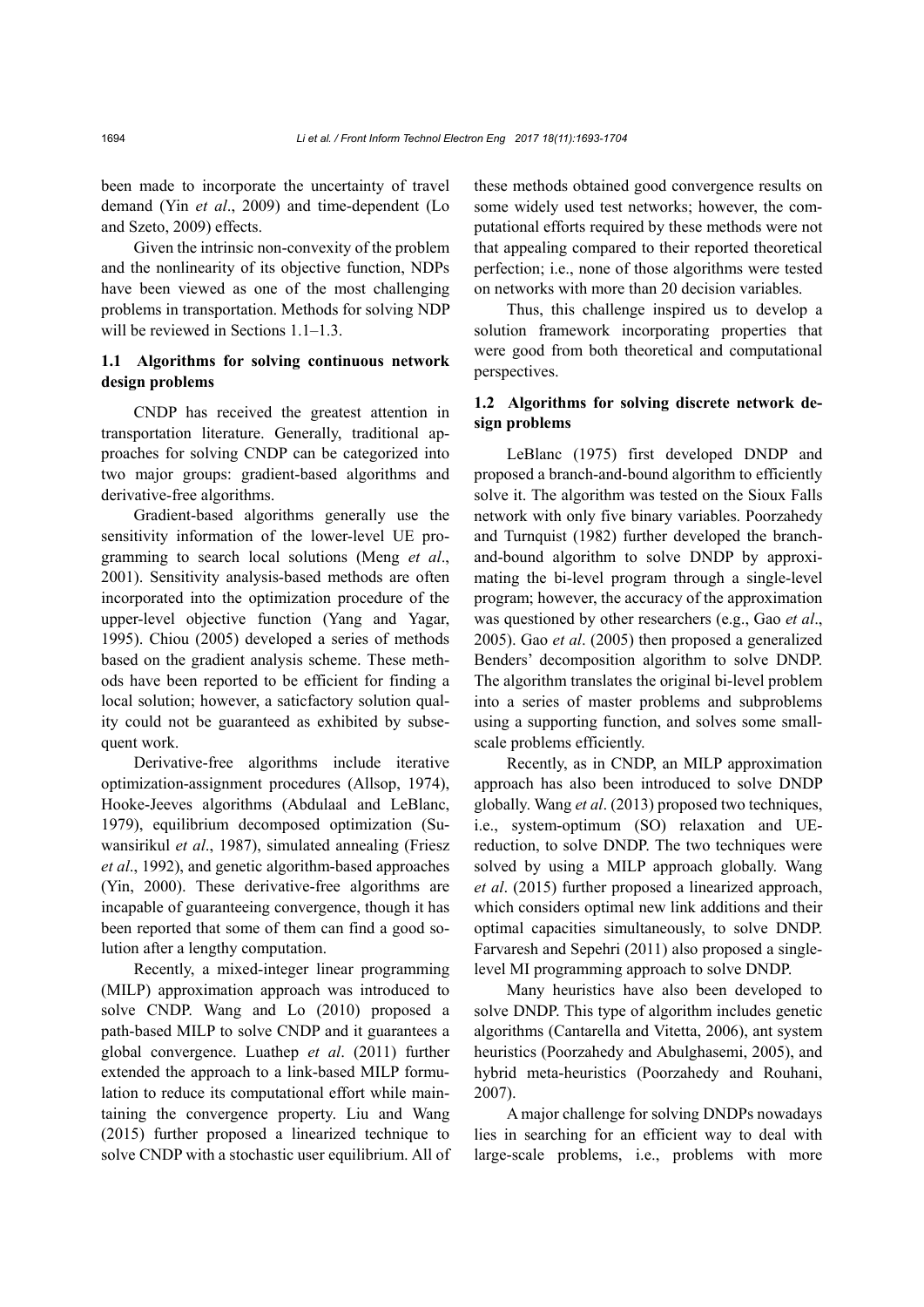than 20 decision variables. Most of the algorithms mentioned above were tested on problems with no more than 10 decision variables in their original papers.

# **1.3 Algorithms for solving mixed network design problems**

Compared with CNDP and DNDP, MNDP draws much less attention in the literature. To our best knowledge, the only well-formulated algorithm to solve MNDP is the LMILP proposed by Luathep *et al*. (2011), where a numerical example was presented to illustrate its solution properties for MNDP on a problem with 10 continuous variables and 10 discrete variables. Other than that, some heuristics (e.g., a scatter search (Gallo *et al*., 2010)), were proposed in the field.

To make some modest contribution to the rapidly developing NDP research field, we propose a surrogate-based optimization (SBO) method to solve NDP. As shown in the rest of the paper, the proposed framework presents two major advantages compared with most of the following existing methods:

1. Theoretically, while solving CNDP, SBO can guarantee asymptotically complete convergence.

2. Practically, the proposed SBO framework is able to solve a large-scale problem with satisfactory solution qualities for all of these kinds of problems as mentioned above, i.e., CNDP, DNDP, and MNDP.

In recent years, SBO has been applied to transportation research (Chen *et al*., 2014a; 2014b; 2015a; 2015b; Chow and Regan, 2014). Specifically, Chen *et al*. (2015b) applied an SBO framework to solve NDPs under a dynamic traffic assignment paradigm. Chow and Regan (2014) studied a probabilistic convergent SBO for solving multi-objective robust road pricing, a problem similar to CNDP. However, less work has been carried out in comparing the efficiency and solution quality of SBO with those of existing NDP algorithms.

SBO can be tracked back to the work of efficient global optimization (EGO) proposed by Jones *et al*. (1998). An expected improvement (EI) scheme was proposed to balance local and global searches. However, the original EGO takes a long time to optimize the response surface, and the global convergence is not guaranteed.

To improve the theoretical properties of SBO,

Regis and Shoemaker (2007) proposed a stochastic response surface (SRS) framework for global optimization of the expensive functions. In their work, a candidate point scheme was used as a stochastic iterative process and incorporated to prove that the SBO framework was asymptotically completely convergent. Müller *et al*. (2013) further extended the SRS framework to an SO for a mixed integer (SO-MI) problem framework, which could be used in discrete and MI optimization.

This study combines the merits of both EGO and SRS to propose a framework based on projected candidate point heuristics using the Kriging approximation and EI as the infill criterion. In such a framework, the asymptotically complete convergence is guaranteed when solving continuous problems, and the computational effort will be small for each iteration. This framework is then applied to solve CNDP, DNDP, and MNDP. Numerical experiments are conducted to illustrate the performance of the proposed method. The results show that SBO is among the most advanced algorithms for solving NDPs.

## **2 Methodology**

#### **2.1 Problem formulation**

The original NDP can be written as a bi-level program given by (notations are shown in Table 1)

$$
\min_{x,y,U} Z_u = \sum_{a \in A} v_a t_a(v_a) + \sum_{a \in A_1} v_a t_a(v_a) + \sum_{a \in A_2} v_a t_a(v_a)
$$
 (1a)

$$
\text{s.t. } \sum_{a \in A_1} c_a(y_a) + \sum_{a \in A_2} d_a U_a \le \text{Budget}, \tag{1b}
$$

$$
y_a \le y_a \le \overline{y}_a, \ \forall a \in A_1,\tag{1c}
$$

$$
v_a \le U_a M, \ \forall a \in A_2,\tag{1d}
$$

$$
U_a \in \{0,1\}, \ \forall a \in A_2,\tag{1e}
$$

$$
\min_{x} z_{i} = \sum_{a} \int_{0}^{v_{a}} t_{a}(\omega, y_{a}) d\omega
$$
 (1f)

$$
\text{s.t. } \sum_{l \in L^{\text{rs}}} f_l^{\text{rs}} = q^{\text{rs}}, \ \forall \text{rs} \in W, \tag{1g}
$$

$$
\mathbf{v}_a = \sum_{\text{rs}} \sum_{l \in L^{\text{ss}}} f_l^{\text{rs}} \delta_{a,l}^{\text{rs}}, \ \ \forall \text{rs} \in W, \ a \in A \cup A_1 \cup A_2, \quad \text{(1h)}
$$

$$
f_l^{rs} \ge 0, \ \forall rs \in W, \ l \in L^{rs}.
$$
 (1i)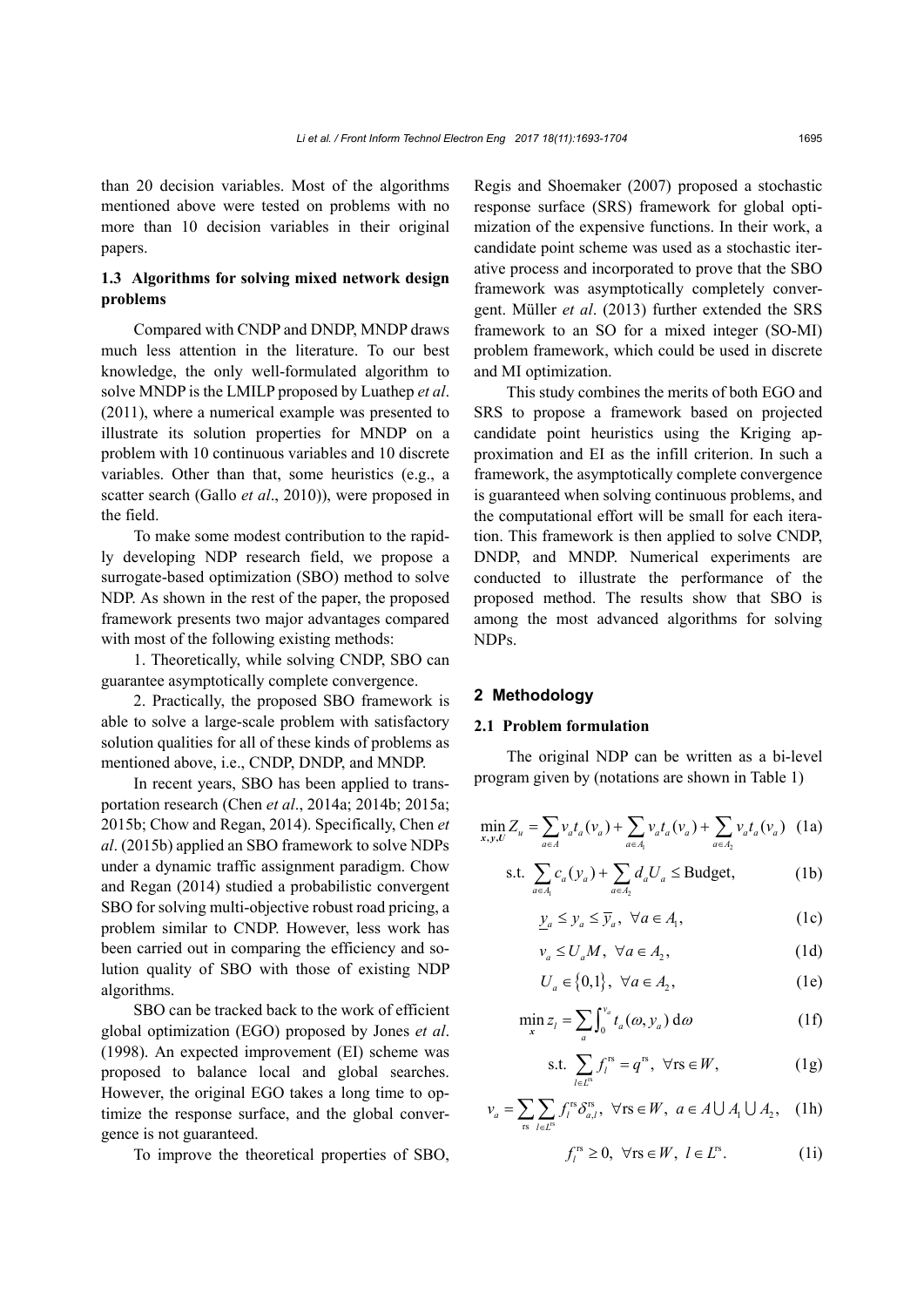**Table 1 Notations**

| Notation                       | Explanation                                             |
|--------------------------------|---------------------------------------------------------|
| $\overline{A}$                 | The set of unchanged links in the network               |
| A <sub>1</sub>                 | The set of project links for improvement in             |
|                                | the network                                             |
| A <sub>2</sub>                 | The set of new project links in the network             |
| $b_i$                          | The minimum of set $\Theta_i$                           |
| $c_a(\cdot)$                   | Monetary cost function of link a                        |
| $d_a$                          | The cost to build a new link a                          |
| $F_i$                          | The set of objective function values obtained           |
|                                | by $Q_i$                                                |
| $f_l^{\rm rs}$                 | Path flow on route <i>l</i> between OD pair rs          |
| G                              |                                                         |
|                                | Implicit function form of the lower-level UE<br>problem |
|                                | Kriging approximation of the lower-level UE             |
| $\hat{G}_i(y,U)$               | in iteration i                                          |
| $L^{\rm rs}$                   | The set of routes between OD pair rs                    |
| M                              | An arbitrarily large positive number                    |
|                                | Number of initially evaluated points                    |
| n <sub>0</sub><br>$q^{\rm rs}$ | Total demand between OD pair rs                         |
| R                              | The set of origins                                      |
| S                              | The set of destinations                                 |
|                                | Mean square error of the Kriging                        |
| $\hat{s}^2_i(y,U)$             | approximation in iteration i                            |
| $t_a$                          | Link travel time function w.r.t. link flow and          |
|                                | capacity expansion                                      |
| $U_a$                          | A binary scalar representing the decision               |
|                                | whether to build candidate link a                       |
| U                              | Vector form of $U_a$                                    |
|                                |                                                         |
| W                              | The set of OD pairs                                     |
| $v_a$                          | Flow on link a                                          |
| v                              | Vector form of $v_a$                                    |
| $y_a$                          | The value of capacity expansion on link a               |
| $\mathcal{Y}$                  | Vector form of $y_a$                                    |
| $\frac{y_a}{}$                 | Lower bound of the capacity enhancement of<br>link a    |
| $\overline{y}_a$               | Upper bound of the capacity enhancement of<br>link a    |
|                                | 1, if route $l$ of rs uses link $a$ ; 0, otherwise      |
| $\delta_{a,l}^{rs}$            |                                                         |
| $Q_i$                          | The set of evaluation points in iteration $i$           |
| $\Psi_i$                       | The set of inputs for the Kriging approxima-            |
|                                | tion in iteration $i$ (as data points)                  |
| $\Theta_i$                     | The set of inputs for the Kriging approxima-            |
|                                | tion in iteration $i$ (as function values)              |

For upper-level optimizations (1a)–(1e), *Zu* of Eq. (1a) is the objective function which is intended to minimize the total travel cost. Note that when the problem is a CNDP,  $A_2$  is an empty set, and when the problem is a DNDP, *A*<sup>1</sup> is an empty set. Constraint (1b) is the construction budget constraint. Constraint (1c) defines the bounds of the continuous capacity expansion of link *a* . Constraint (1d) states that only candidate links with  $U_a > 0$  are allowed to load a positive link flow, and Eq. (1e) states that *Ua* is a binary variable.

For the lower-level programming  $(1f)$ – $(1i)$ , constraint (1g) is the demand conservation condition. The sum of any path flow connecting OD pair rs should be equal to demand  $q^{rs}$ . Constraint (1h) is the link-path flow conservation condition. Constraint (1i) limits all path flows to be nonnegative. The Karush– Kuhn–Tucker (KKT) conditions for problem  $(1f)$ – $(1i)$ are equivalent to Wardrop's first principle (Wardrop, 1952).

Problem (1) is a nonlinear and non-convex BLPP. In general, BLPP is non-deterministic polynomial (NP) hard and very difficult to solve. The nonlinearity and non-convexity further increase the difficulty of problem (1). To efficiently solve the above BLPP, we view the lower-level UE problem as an implicit equality constraint of the upper-level problem, and reformulate problem (1) as a one-level optimization problem, given by

$$
\min_{y,U} Z_u = \sum_{a \in A} v_a t_a(v_a) + \sum_{a \in A_1} v_a t_a(v_a) + \sum_{a \in A_2} v_a t_a(v_a)
$$
 (2a)  
s.t. constraints (1b)–(1e), (2b)

 $v = G(v, U)$ , (2c)

where objective function (2a) is the same as Eq. (1a), the constraints are the same as those in the upperlevel problem (1), and Eq. (2c) is an implicit form of the lower-level UE problem, where  $y$  is the vector of the continuous capacity expansion,  $U$  is the binary vector for the construction of new links, and  $G(y, U)$ is a mathematically difficult-to-solve function. Though it is too complicated to formulate analytically, some properties (e.g., the uniqueness of *v* given *y* and *U* and the continuity of  $G(y, U)$  w.r.t.  $y$ ) can be proven.

**Proposition 1** Given *y* and *U*,  $v = G(y, U)$  is unique if the link travel time function is monotonically increasing.

**Proof** According to the definition of  $G(y, U)$ , *v* is the solution of program  $(1f)$ – $(1i)$ . If the link travel time function is monotonically increasing, program (1f)– (1i) is convex. Obviously, the solution of a convex program is unique.

**Proposition 2** *G(y, U)* is continuous w.r.t. *y* if the link travel time function is continuously differentiable and monotonically increasing.

**Proof** \* solves program  $(1f)$ – $(1i)$ , then  $v^*$  also solves the following variational inequality problem: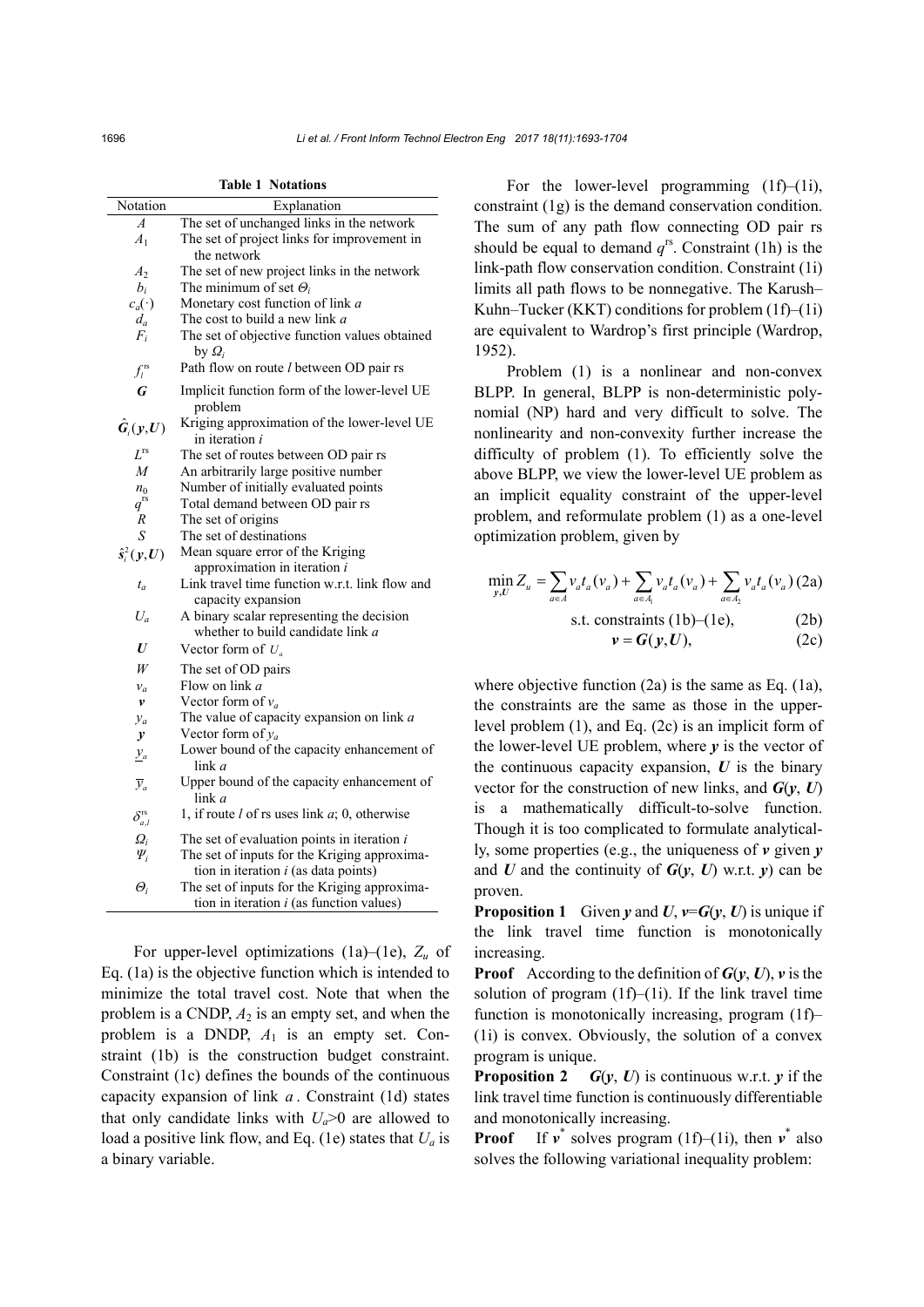$$
\sum_{a \in A \cup A_1 \cup A_2} t_a(v_a^*, y_a)(v_a - v_a^*) \ge 0,
$$
  
  $\forall v$  satisfying constraints (1g)–(1i).

Since the polyhedron defined by constraints  $(1g)$ – $(1i)$  is a convex and closed set, and the travel time function is assumed to be continuously differentiable, according to the continuity theorem of the parametric variational inequality problem proposed by Harker and Pang (1990), *v* \* is Lipschitz continuous w.r.t. the variation of *y*.

Propositions 1 and 2 prove the uniqueness and continuity of  $G(y, U)$ , which are very important in the proof of an asymptotically complete convergence of SBO. The differentiability of  $G(y, U)$  cannot be guaranteed.

#### **2.2 Solution procedure**

The description of this framework is shown in Algorithm 1.

**Algorithm 1** Surrogate-based optimization for network design problem (SBO-NDP)

- 1 An initial evaluation point set *Ω*<sup>1</sup> with a Latin hypercube sampling strategy is built. Set  $|Q_1|=n_0+1$  (where  $n_0$  is the total number of decision variables), *Ψ*0:=∅, *Θ*<sub>0</sub>:=∅, and iterate number *i*=1.
- 2 Solve static user equilibrium problem (1f)–(1i) on each point in  $Q_i$ , and the corresponding value of objective function (2a) set is  $F_i$ . Let  $\Psi_i = \Psi_{i-1} \cup \Omega_i$ ,  $\Theta_i = \Theta_{i-1} \cup F_i$ .
- 3 Build a Kriging model with inputs *Ψ<sup>i</sup>* and *Θi*. Approximate function  $\hat{G}$  ( $v, U$ ) and mean square error (MSE) estimator  $\hat{s}_i^2(y, U)$  are obtained.
- 4 If the maximum iteration number has been reached, terminate SBO-NDP; otherwise, solve the following EI maximization problem:

$$
\max_{y,U} EI = \frac{1}{\sqrt{2\pi}\hat{s}_i(y,U)}
$$

$$
\cdot \int_{-\infty}^{b_i} (b_i - u) \exp\left(\frac{\left(u - \hat{G}_i(y,U)\right)^2}{2\hat{s}_i^2(y,U)}\right) du
$$
(3)

s.t. constraints (1b)–(1e) and  $b = min(\Theta_i)$  with projected candidate point heuristics. The solution of problem (3) is  $(\vec{v}, \vec{U})$ , and the corresponding EI value is *Ii*.

5 (For DNDP only)

- (1) If  $(\mathbf{y}_i^*, \mathbf{U}_i^*)$  coincides with some vectors in  $\Psi_i$ , solve optimization problem (3) s.t. constraints (1b)–(1e) and EI≤ $I<sub>i</sub>$ – $\varepsilon$ , where  $\varepsilon$  is a sufficiently small positive number. The solution is  $(\mathbf{y}_i^*, \mathbf{U}_i^*)$ , and the corresponding EI value is  $I_i$ . Otherwise, go to step 6. (2) If  $I_i \leq 0$ , then each feasible point in the solution space is in *Ψi*, and terminate SBO-NDP; otherwise,
- go to step  $5(1)$ . 6 Set  $Q_{i+1} = \{(y_i^*, U_i^*)\}$ , and iteration number *i*=*i*+1.

The explanations of the SBO-NDP procedure above are briefly listed in Sections 2.2.1–2.2.4.

#### 2.2.1 Latin hypercube sampling strategy

A proper scheme to carefully allocate initial evaluation points is needed to enhance the accuracy of the approximation. The Latin hypercube sampling strategy (Nielsen *et al*., 2002) is one of the most widely used methods. See Chen *et al*. (2014b) for a detailed discussion.

# 2.2.2 Kriging model

The Kriging model is a powerful tool for the complicated function evaluation. The core idea is to approximate an unknown function by introducing a Gaussian process. In this model, a linear function with Gaussian white noise is used as a metamodel for the true but unknown function. Parameters can be estimated via a maximum likelihood estimation (MLE). The Kriging model provides not only an approximation result but also MSE at each point in the feasible domain.

#### 2.2.3 Expected improvement

Jones *et al*. (1998) claimed that EI was an attractive way to balance the local and global searches. The objective of EI is given by Eq. (3), which is to maximize the expectation of a given point to become a potential global optimum.

## 2.2.4 Projected candidate point heuristics

In the stochastic response surface framework, a candidate point strategy is used to find a near-optimal solution based on the surrogate model. Candidate point heuristics generate several groups of candidate points that belong to a normal distribution or uniform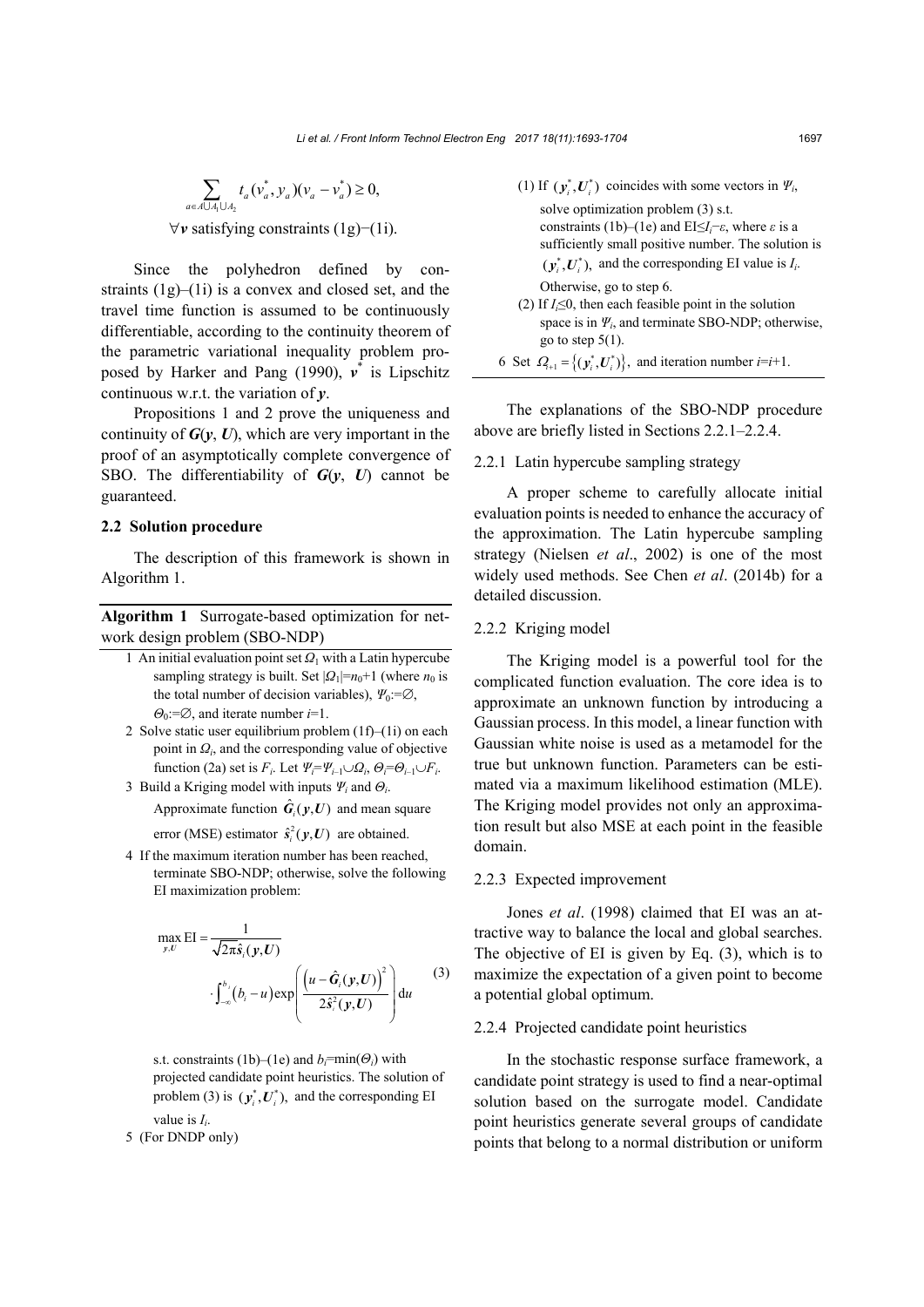distribution, to capture both local and global properties.

In the SBO-NDP framework, a projected version of candidate point heuristics is used to handle non-box constraints. It projects each candidate point into the feasible region which is assumed to be convex, thus keeping every iteration of the solution procedure from violating constraints. Two aspects should be mentioned for projecting discrete variables or mixed variables without violating convergence:

1. When generating candidate points for DNDP, deleting infeasible ones still guarantees convergence.

2. When generating candidate points for MNDP, discrete variables are checked first. If the construction cost of discrete variables violates the budget constraint, the deletion still guarantees convergence; otherwise, continuous variables are projected, so that the total construction cost is within the limit.

#### **2.3 Proof of convergence**

We now prove the asymptotically complete convergence of the SBO-NDP framework. Most existing algorithms for solving NDPs are actually incomplete except some newly developed linear relaxation ones.

Regis and Shoemaker (2007) provided a proof by discussing the convergence properties of SBO for box-constrained problems. In this paper, we extend the convergence result by projecting candidate points into a convex feasible domain; thus, the asymptotically complete convergence of the SBO-NDP framework on any convex set can be proved. However, some lemmas are required before proving the final results. They are put in Appendix because the proof procedure is quite complicated.

**Proposition 3** SBO-NDP is an asymptotically complete convergence for CNDP.

**Proof** According to the continuity of  $G(y, U)$ , which is proven in Proposition 2, the proof of the asymptotically complete convergence could be directly obtained from Lemma A2 in Appendix, considering that the feasible set defined by constraints  $(1b)$ – $(1e)$  is convex.

For DNDP, we note that step 5 in the SBO-NDP framework (Algorithm 1) is a safeguard to prevent repeated solutions. It is straightforward to conclude that SBO reaches the global optimum within finite iterations because the cardinality of the feasible set is finite.

For MNDP, the asymptotically complete convergence cannot be guaranteed due to its complexity. However, since the number of combinations of feasible discrete variables is finite, then MNDP can be viewed as a finite number of CNDPs. According to Proposition 3, given an indefinitely long run, the solution given by SBO-NDP is the global optimum.

## **3 Numerical examples**

This section shows the tests of SBO-NDP's performance. The CPU time for the computation of a single UE assignment on the Sioux Falls network is about 0.3–0.4 s. In each scenario, a numerical example with no less than 20 decision variables is presented.

#### **3.1 Continuous network design problem**

#### 3.1.1 A 16-link network

The 16-link network is illustrated in Fig. 1. It consists of six nodes and two OD pairs, i.e., (1, 6) and (6, 1). All inputs of this network can be found in Suwansirikul *et al*. (1987). In this study, a demand of 10 is used to illustrate the algorithm performance. The upper-level objective function of CNDP is  $u \in A_1$  $\sum_{a\in A\cup A_1} x_a t_a(x_a) + \theta \sum_{a\in A_1} c_a y_a,$  $Z = \sum_{a} x_a t_a(x_a) + \theta \sum_{a} c_a y_a$  $=\sum_{a\in A\cup A_1}x_a t_a(x_a)+\theta\sum_{a\in A_1}$  $(x) + \theta \sum c_a y_a$ , which is the sum of

the total network travel time and equivalent link construction costs, where  $\theta$  is the conversion factor, and in this case was set to 1. To cope with the existing results of other algorithms, the budget constraint was transferred to a penalty term in the objective function. There were 16 continuous decision variables. The maximum iteration of SBO was set to 100.

Table 2 shows a comparison of performance among different algorithms. Since SBO-NDP is a stochastic optimization algorithm, to demonstrate its robustness, 20 random runs were conducted. The results of the best, worst, and medium ones are shown in Table 2. Note that the optimal objective function values *Z*'s of the existing algorithms were recomputed to guarantee consistency. The optimal objective function values reported in the literature are denoted by *Zo*, which can be slightly different from *Z*.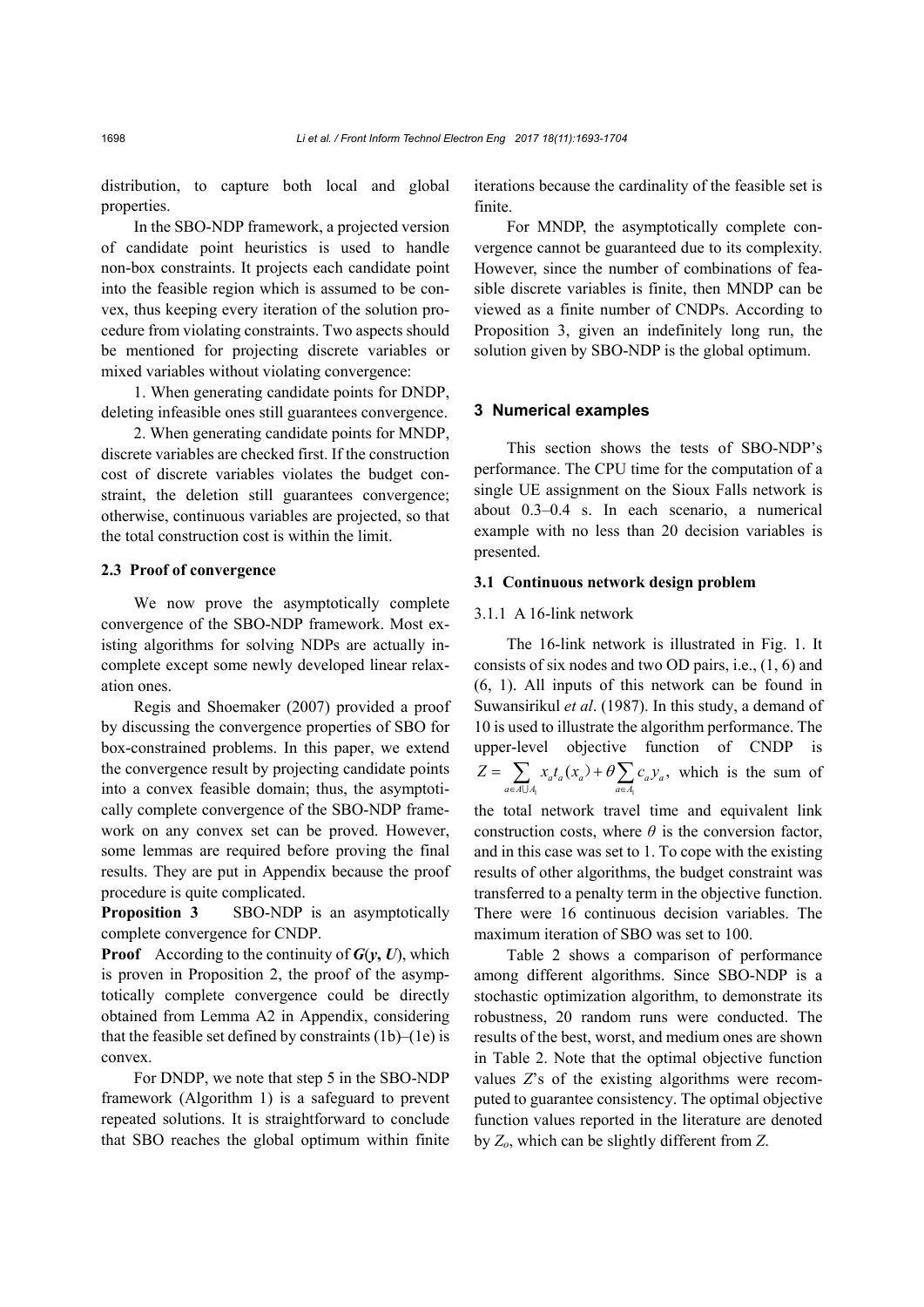

**Fig. 1 The 16-link test network**

**Table 2 Continuous network design problem solving results using different algorithms on a 16-link network**

 $A1.1...$ 

| AUULCYIA-<br>tion      | Algorithm                                 | Source                                   | Z      | $Z_{\scriptscriptstyle{\alpha}}$ |
|------------------------|-------------------------------------------|------------------------------------------|--------|----------------------------------|
| IOA                    | Iterative<br>optimization<br>assignment   | Allsop<br>(1974)                         | 557.84 | 556.61                           |
| HJ                     | Hooke-Jeeves<br>algorithm                 | Abdulaal and 562.15<br>LeBlanc<br>(1979) |        | 557.22                           |
| <b>EDO</b>             | Equilibrium<br>decomposed<br>optimization | Suwansirikul<br>et al.<br>(1987)         | 540.20 | 540.74                           |
| <b>MINOS</b>           | Modular<br>in-core<br>nonlinear<br>system | Suwansirikul<br>et al.<br>(1987)         | 557.18 | 557.14                           |
| <b>SA</b>              | Simulated<br>annealing                    | Friesz et al.<br>(1992)                  | 526.75 | 528.50                           |
| <b>SAB</b>             | Sensitivity<br>analysis<br>based          | Yang and<br>Yagar<br>(1995)              | 536.88 | 536.08                           |
| AL                     | Augmented<br>Lagrangian                   | Meng et al.<br>(2001)                    | 532.57 | 532.71                           |
| GР                     | Gradient<br>projection                    | Cantarella<br>and Vitetta<br>(2006)      | 533.08 | 534.02                           |
| CGP                    | Conjugated<br>gradient<br>projection      | Chiou (2005)                             | 535.27 | 534.11                           |
| QNEW                   | Ouasi-<br>Newton                          | Chiou (2005)                             | 535.64 | 534.08                           |
| PT                     | PARTAN GP                                 | Chiou (2005)                             | 534.49 | 534.02                           |
| <b>PMILP</b>           | Path-based<br><b>MILP</b>                 | Wang and Lo<br>(2010)                    | 522.31 | 523.63                           |
| <b>LMILP</b>           | Link-based<br><b>MILP</b>                 | Luathep et al.<br>(2011)                 | 526.08 | 526.49                           |
| <b>PMC</b>             | Penalty with<br>multicutting<br>plane     | Li et al.<br>(2012)                      | 522.73 | 522.74                           |
| <b>SBO</b><br>(best)   | Surrogate-<br>based<br>optimization       | This paper                               | 521.24 |                                  |
| <b>SBO</b><br>(medium) | Surrogate-<br>based<br>optimization       | This paper                               | 522.40 |                                  |
| <b>SBO</b><br>(worst)  | Surrogate-<br>based<br>optimization       | This paper                               | 525.42 |                                  |

Bold number indicates the best result

In Table 2, the best result among 20 random runs of SBO is 521.24, which is also the best among all the algorithms listed and even better than the results given by PMILP (522.31) and PMC (522.73). The 10th best result for SBO (522.40) is only slightly worse than that of PMILP, and the worst SBO result (525.42) is only worse than those of PMILP and PMC.

As shown in Table 3, since the solutions of SA, PMILP, LMILP, PMC, and SBO are comparable, we briefly compare the computational efficiency. Considering the extremely low computational effort (30 s) and iteration number (100) required to achieve a solution that is both of high quality and robust, we can reasonably state that SBO is a very efficient method for solving CNDP.

**Table 3 Computation time comparison for solving for the continuous network design problem**

| Algorithm    | Test computer                         | Computation effort  |
|--------------|---------------------------------------|---------------------|
| <b>SA</b>    |                                       | More than 10 000 UE |
|              |                                       | assignments         |
| <b>PMILP</b> | Dell GX260 3 GB RAM 22.8 h            |                     |
| <b>PMC</b>   | Intel core $2 \text{ duo}, 2.53$      | 12.0 h              |
|              | <b>GHZ CPU, 4 GB RAM</b>              |                     |
| <b>SBO</b>   | 2.4 GHz intel core, 4 GB 30 s; 100 UE |                     |
|              | <b>RAM</b>                            | assignments         |

## 3.1.2 Sioux Falls network

The Sioux Falls network has been used widely. The basic input can also be found in Suwansirikul *et al*. (1987). Fig. 2 illustrates the topology of the Sioux Falls network and links to be expanded. The objective function is 1  $\sum_{a \in A \cup A_1} x_a t_a(x_a) + 0.001$  $Z = \sum x_a t_a(x)$  $=\sum_{a\in A\cup A_1}x_at_a(x_a)+$ 

1  $\sum_{a\in A_1} c_a y_a^2,$ *c y*  $\cdot \sum_{a \in A_1} c_a y_a^2$ , which is the sum of the total network travel

time and a nonlinear transformation of the link construction costs. To illustrate the SBO-NDP capability, we set 30 continuous decision variables as shown in Fig. 2. As a comparison, two well-known heuristics, i.e., the genetic algorithm (GA) and the simulated annealing (SA), were tested.

Every algorithm was tested 20 times. The best and worst results are presented in Table 4. The maximum number of SBO iterations was set to 200, the maximum number of GA generations was set to 100 with a population of 50 in each generation, and the maximum number of SA iterations was set at 5000.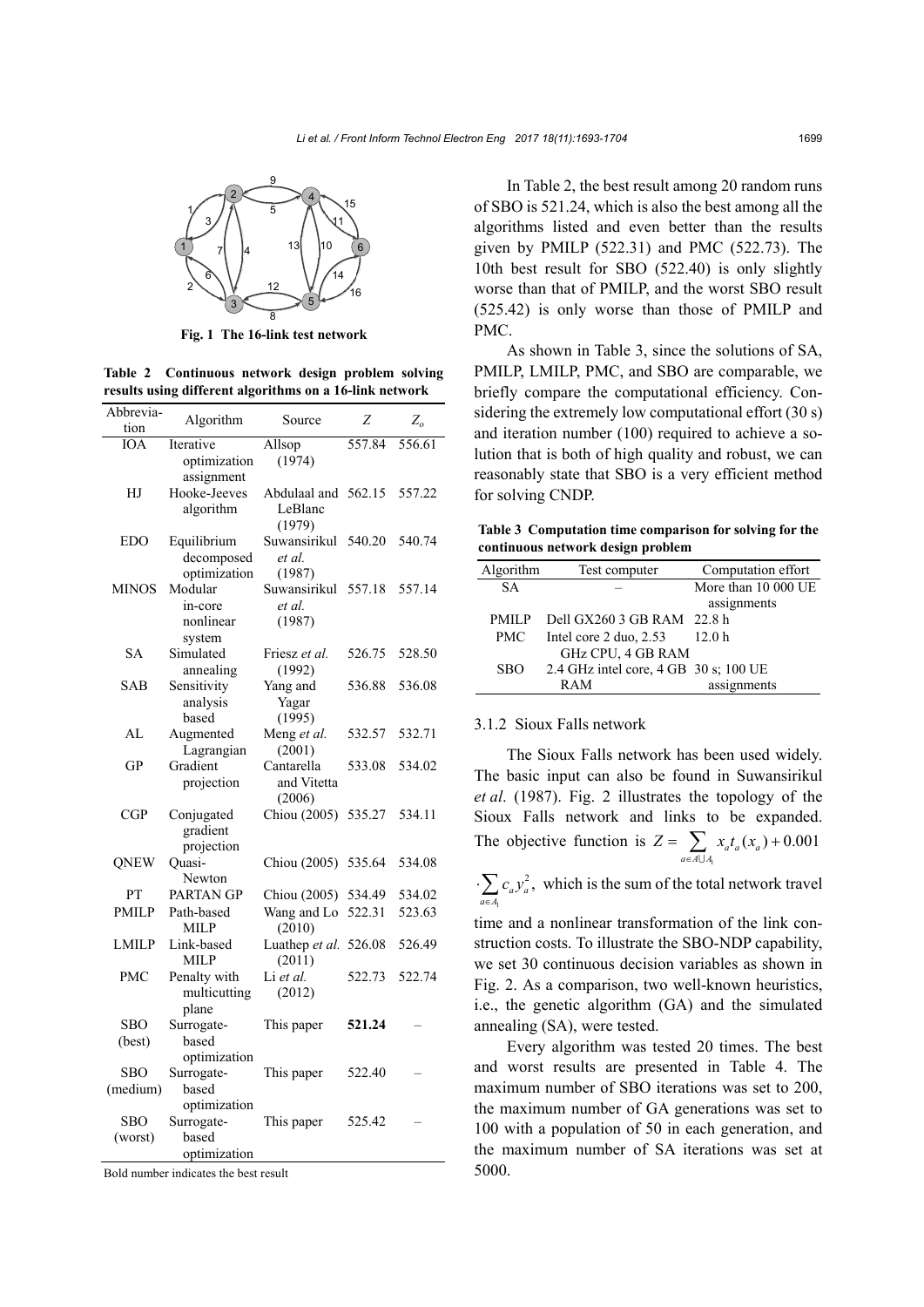

**Fig. 2 Sioux Falls network for continuous network design problem**

**Table 4 Algorithm performance comparison for solving continuous design problems on the Sioux Falls network** 

| Algorithm   | Z     | Number of UE | Average CPU |
|-------------|-------|--------------|-------------|
|             |       | assignments  | time (min)  |
| GA (best)   | 72.98 | 5000         | 78          |
| GA (worst)  | 74.62 | 5000         | 78          |
| SA (best)   | 78.62 | 5000         | 75          |
| SA (worst)  | 81.43 | 5000         | 75          |
| SBO (best)  | 72.62 | 200          | 5           |
| SBO (worst) | 73 24 | 200          | 5           |

Bold number indicates the best result

In Table 4, it is clear that SBO achieves better solutions than GA and SA. The worst solution for SBO is only 1% worse than the best solution, indicating that SBO can obtain a robust solution within only 200 iterations for 30 decision variables.

#### **3.2 Discrete network design problem**

We built a network of 16 nodes, 18 existing links, and 24 candidate links to test the SBO performance for solving DNDP, as shown in Fig. 3. There are two OD pairs, (1, 16) and (4, 13), with demands of 30 and

40, respectively. The maximum iteration number is 200. We ran each algorithm 20 times for each budget level.



**Fig. 3 The 24-candidate-link network**

In Table 5, SBO reaches the optimum with a probability of more than 0.6 at each budget level. The results indicate that SBO is able to solve a discrete problem with 24 binary variables efficiently and precisely.

**Table 5 Discrete network design problem solving results using different algorithms on a 24-candidate-link network**

| Budget | Ζ       | Probability of<br>reaching the optimum |
|--------|---------|----------------------------------------|
| 3000   | 120.410 | 1.00                                   |
| 4000   | 87.790  | 0.85                                   |
| 5000   | 67.813  | 0.80                                   |
| 6000   | 66.050  | 0.65                                   |
| 7000   | 65.020  | 0.85                                   |

The total cost of all candidate links is 10 850

In Table 6, the budget is set at 6000. The global optimal value is 66.05. Similar to CNDP, SBO obtains the most precise, efficient, and robust solutions.

**Table 6 Algorithm performance comparison for solving discrete network design problem on a 24-candidate-link network** 

| Algorithm   | Z     | Number of UE<br>assignments | Average CPU<br>time (min) |
|-------------|-------|-----------------------------|---------------------------|
| GA (best)   | 66.05 | 5000                        | 25                        |
| GA (worst)  | 82.43 | 5000                        | 25                        |
| SA (best)   | 69.39 | 5000                        | 23                        |
| SA (worst)  | 84.37 | 5000                        | 23                        |
| SBO (best)  | 66.05 | 200                         |                           |
| SBO (worst) | 67 23 | 200                         |                           |

Bold number indicates the global optimal value. Budget=6000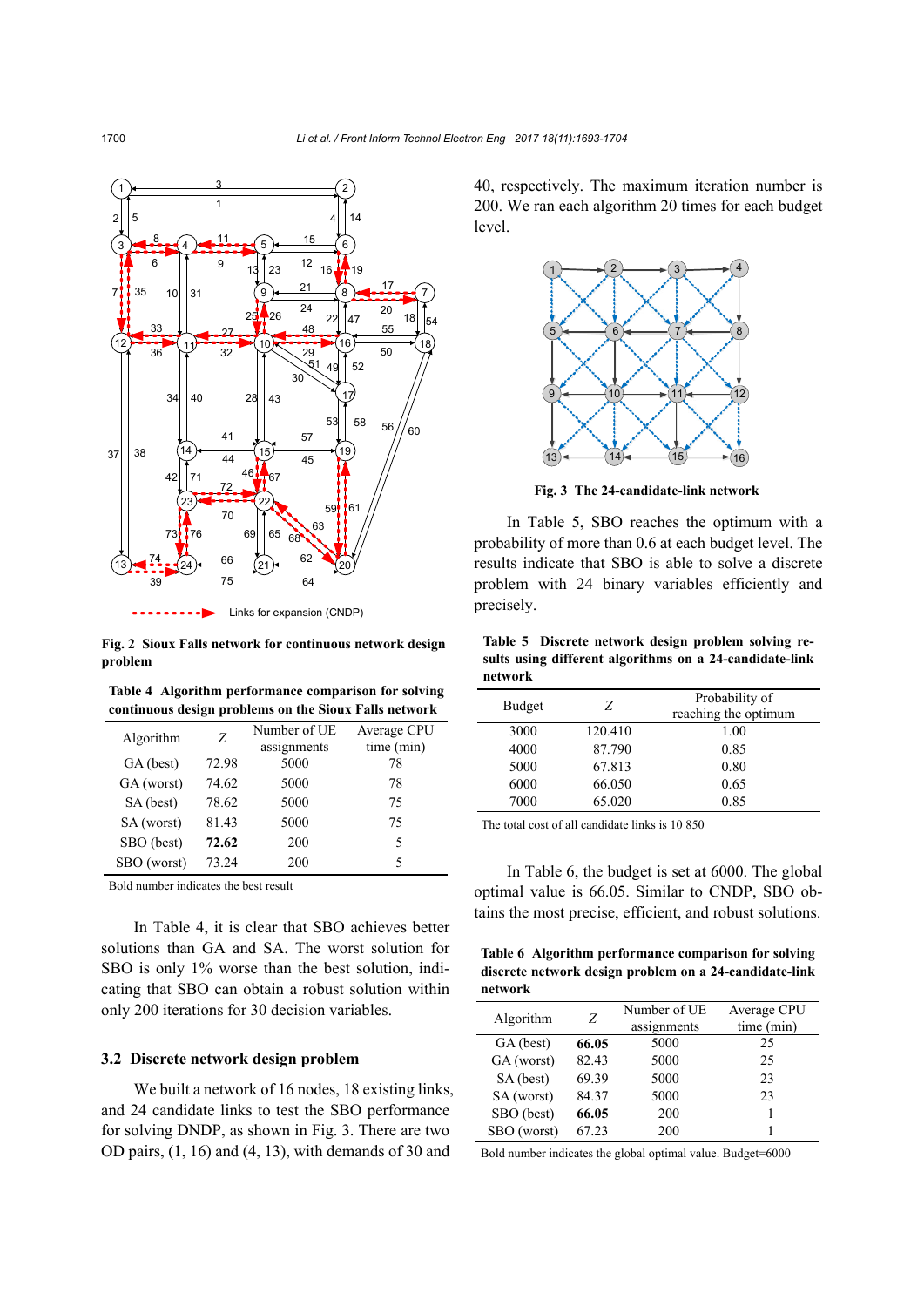#### **3.3 Mixed network design problem**

The test network topology is shown in Fig. 4. Its input can be found in Luathep *et al*. (2011). Table 7 illustrates the comparison results of LMILP and SBO, showing that the best and medium solutions for SBO outperform LMILP in terms of quality, and the worst solution still has some acceptance.



**Fig. 4 Sioux Falls network for mixed network design problems**

**Table 7 Mixed network design problem solving results using different algorithms on the Sioux Falls network**

| Algorithm    |       |
|--------------|-------|
| <b>LMILP</b> | 67.27 |
| SBO (best)   | 66.98 |
| SBO (medium) | 67.10 |
| SBO (worst)  | 67.64 |

Bold number indicates the best results. Budget=4 000 000

Table 8 presents a comparison of algorithm performance for SBO, GA, and SA. The maximum number of generations for GA was set to 50 with a population of 50 in each generation, and the maximum iteration number for SA was set to 2500. We can see that SBO again greatly outperforms GA and SA in terms of both efficiency and quality.

**Table 8 Algorithm performance comparison for mixed network design problem on the Sioux Falls network**

| Z     | Number of UE | Average CPU |
|-------|--------------|-------------|
|       |              | time (min)  |
| 67.40 | 2500         | 43          |
| 74.12 | 2500         | 43          |
| 72.19 | 2500         | 40          |
| 80.29 | 2500         | 40          |
| 66.98 | 100          | 3           |
| 67.64 | 100          | 3           |
|       |              | assignments |

Bold number indicates the global optimal value

# **4 Conclusions**

In this paper, we developed a surrogate-based optimization framework to solve NDPs including CNDP, DNDP, and MNDP. SBO is a promising algorithm for solving NDPs for the following reasons:

1. Theoretically, SBO for solving CNDP is asymptotically completely convergent. Given an indefinitely long run time, the algorithm was proven to reach the global optimum with probability one.

2. Practically, SBO works well and outperforms other existing algorithms in different numerical tests. In the problem with 10–20 decision variables, the SBO solution quality is comparable to the best results obtained by existing algorithms but with a relatively low computation cost. In the problem with more than 20 decision variables, SBO performs much better than other heuristics (e.g., GA and SA).

There is still room for future research. First, though guaranteeing asymptotically complete convergence, SBO is still intrinsically heuristic because it cannot estimate the gap between the current solution and the true global optimum. Second, SBO assumes a specific surrogate form, which may be inappropriate when the true function is highly singular.

## **References**

- Abdulaal, M., LeBlanc, L.J., 1979. Continuous equilibrium network design models. *Transp*. *Res*. *B*, **13**(1):19-32. https://doi.org/10.1016/0191-2615(79)90004-3
- Allsop, R.E., 1974. Some possibilities for using traffic control to influence trip distribution and route choice. Proc. 6th Int. Symp. on Transportation and Traffic Theory, p. 345-373.
- Cantarella, G.E., Vitetta, A., 2006. The multi-criteria road network design problem in an urban area. *Transportation*, **33**(6):567-588.

https://doi.org/10.1007/s11116-006-7908-z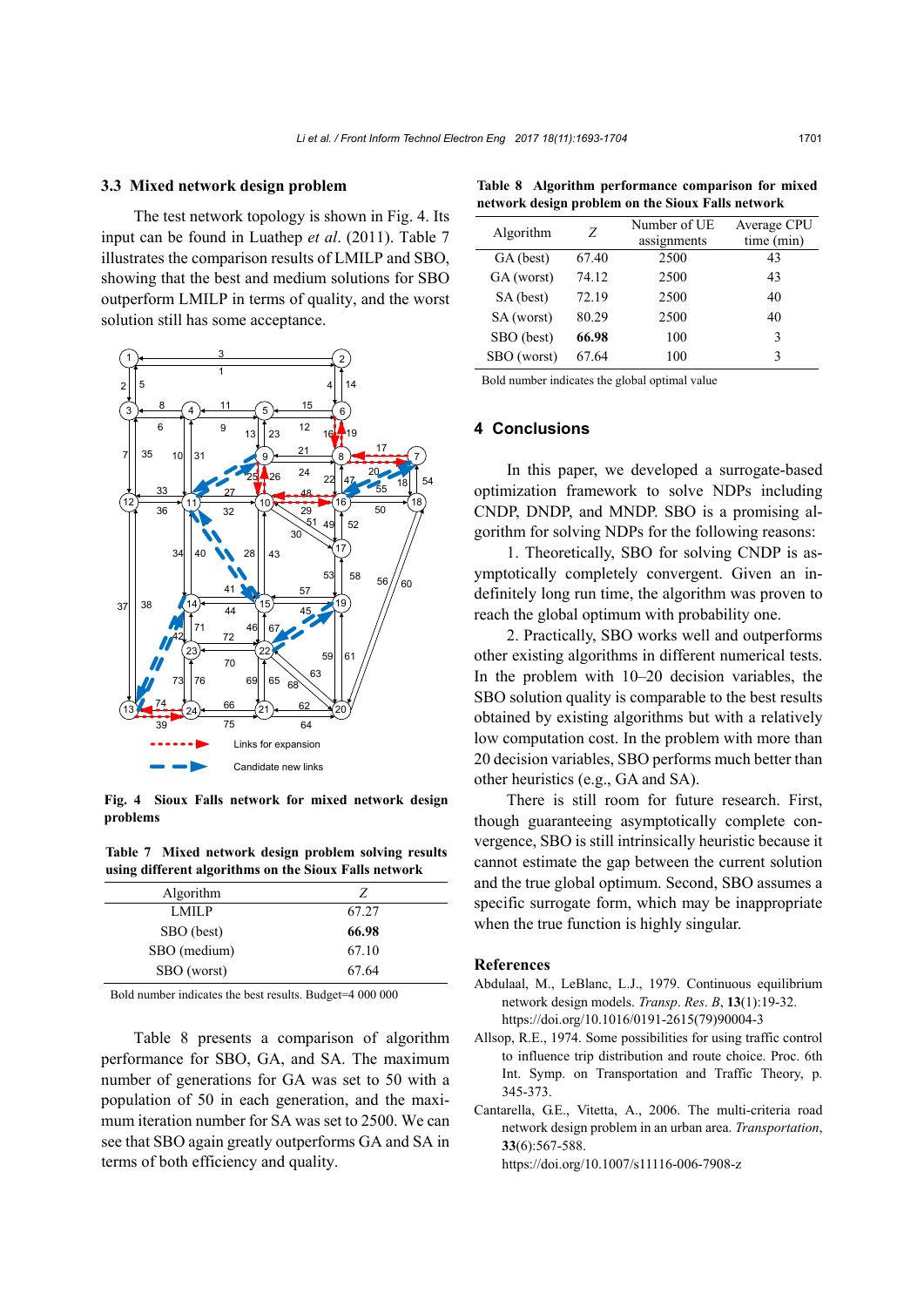- Chen, X.Q., Yin, M.G., Song, M.Z., *et al*., 2014a. Social welfare maximization of multimodal transportation. *Transp. Res. Rec. J. Transp. Res. Board*, **2451**:36-49. https://doi.org/10.3141/2451-05
- Chen, X.Q., Zhang, L., He, X., *et al*., 2014b. Surrogate-based optimization of expensive-to-evaluate objective for optimal highway toll charges in transportation network. *Comput*.*-Aid. Civil Infrastr*. *Eng*., **29**(5):359-381. https://doi.org/10.1111/mice.12058
- Chen, X.Q., Zhu, Z., Zhang, L., 2015a. Simulation-based optimization of mixed road pricing policies in a large realworld network. *Transp*. *Res*. *Proc.*, **8**:215-226. https://doi.org/10.1016/j.trpro.2015.06.056
- Chen, X.Q., Zhu, Z., He, X., *et al*., 2015b. Surrogate-based optimization for solving a mixed integer network design problem. *Transp. Res. Rec. J. Transp. Res. Board*, **2497**: 124-134. https://doi.org/10.3141/2497-13
- Chiou, S.W., 2005. Bilevel programming for the continuous transport network design problem. *Transp*. *Res*. *B*, **39**(4): 361-383. https://doi.org/10.1016/j.trb.2004.05.001
- Chow, J.Y.J., Regan, A.C., 2014. A surrogate-based multiobjective metaheuristic and network degradation simulation model for robust toll pricing. *Optim*. *Eng*., **15**(1): 137-165. https://doi.org/10.1007/s11081-013-9227-5
- Davis, G.A., 1994. Exact local solution of the continuous network design problem via stochastic user equilibrium assignment. *Transp*. *Res*. *B*, **28**(1):61-75. https://doi.org/10.1016/0191-2615(94)90031-0
- Farvaresh, H., Sepehri, M.M., 2011. A single-level mixed integer linear formulation for a bi-level discrete network design problem. *Transp*. *Res*. *E*, **47**(5):623-640. https://doi.org/10.1016/j.tre.2011.02.001
- Friesz, T.L., Cho, H.J., Mehta, N.J., *et al*., 1992. A simulated annealing approach to the network design problem with variational inequality constraints. *Transp*. *Sci*., **26**(1):18- 26. https://doi.org/10.1287/trsc.26.1.18
- Gallo, M., D'Acierno, L., Montella, B., 2010. A meta-heuristic approach for solving the urban network design problem. *Eur*. *J*. *Oper*. *Res*., **201**(1):144-157. https://doi.org/10.1016/j.ejor.2009.02.026
- Gao, Z.Y., Wu, J.J., Sun, H.J., 2005. Solution algorithm for the bi-level discrete network design problem. *Transp*. *Res*. *B*, **39**(6):479-495. https://doi.org/10.1016/j.trb.2004.06.004
- Harker, P.T., Pang, J.S., 1990. Finite-dimensional variational inequality and nonlinear complementarity problems: a survey of theory, algorithms and applications. *Math*. *Program*., **48**(1-3):161-220. https://doi.org/10.1007/BF01582255
- Jones, D.R., Schonlau, M., Welch, W.J., 1998. Efficient global optimization of expensive black-box functions. *J*. *Glob. Optim*., **13**(4):455-492.

https://doi.org/10.1023/A:1008306431147

- LeBlanc, L.J., 1975. An algorithm for the discrete network design problem. *Transp*. *Sci*., **9**(3):183-199. https://doi.org/10.1287/trsc.9.3.183
- Li, C.M., Yang, H., Zhu, D.L., *et al*., 2012. A global

optimization method for continuous network design problems. *Transp*. *Res*. *B*, **46**(9):1144-1158. https://doi.org/10.1016/j.trb.2012.05.003

- Liu, H.X., Wang, D.Z.W., 2015. Global optimization method for network design problem with stochastic user equilibrium. *Transp*. *Res*. *B*, **72**:20-39. https://doi.org/10.1016/j.trb.2014.10.009
- Lo, H.K., Szeto, W.Y., 2009. Time-dependent transport network design under cost-recovery. *Transp*. *Res*. *B*, **43**(1): 142-158. https://doi.org/10.1016/j.trb.2008.06.005
- Luathep, P., Sumalee, A., Lam, W.H.K., *et al*., 2011. Global optimization method for mixed transportation network design problem: a mixed-integer linear programming approach. *Transp*. *Res*. *B*, **45**(5):808-827. https://doi.org/10.1016/j.trb.2011.02.002
- Meng, Q., Yang, H., Bell, M.G.H., 2001. An equivalent continuously differentiable model and a locally convergent algorithm for the continuous network design problem. *Transp*. *Res*. *B*, **35**(1):83-105. https://doi.org/10.1016/S0191-2615(00)00016-3
- Müller, J., Shoemaker, C.A., Piché, R., 2013. SO-MI: a surrogate model algorithm for computationally expensive nonlinear mixed-integer black-box global optimization problems. *Comput*. *Oper*. *Res*., **40**(5):1383-1400. https://doi.org/10.1016/j.cor.2012.08.022
- Nielsen, H.B., Lophaven, S.N., Søndergaard, J., 2002. DACE—a MATLAB Kriging Toolbox. Technical University of Denmark. Available from http://www2.imm. dtu.dk/ projects/dace [Accessed on July 8, 2016].
- Poorzahedy, H., Turnquist, M.A., 1982. Approximate algorithms for the discrete network design problem. *Transp*. *Res*. *B*, **16**(1):45-55.
	- https://doi.org/10.1016/0191-2615(82)90040-6
- Poorzahedy, H., Abulghasemi, F., 2005. Application of ant system to network design problem. *Transportation*, **32** (3):251-273. https://doi.org/10.1007/s11116-004-8246-7
- Poorzahedy, H., Rouhani, O.M., 2007. Hybrid meta-heuristic algorithms for solving network design problem. *Eur*. *J*. *Oper*. *Res*., **182**(2):578-596. https://doi.org/10.1016/j.ejor.2006.07.038
- Regis, R.G., Shoemaker, C.A., 2007. A stochastic radial basis function method for the global optimization of expensive functions. *INFORMS J*. *Comput*., **19**(4):497-509. https://doi.org/10.1287/ijoc.1060.0182
- Suwansirikul, C., Friesz, T.L., Tobin, R.L., 1987. Equilibrium decomposed optimization: a heuristic for the continuous equilibrium network design problem. *Transp*. *Sci*., **21**(4): 254-263. https://doi.org/10.1287/trsc.21.4.254
- Wang, D.Z.W., Lo, H.K., 2010. Global optimum of the linearized network design problem with equilibrium flows. *Transp*. *Res*. *B*, **44**(4):482-492. https://doi.org/10.1016/j.trb.2009.10.003
- Wang, D.Z.W., Liu, H.X., Szeto, W.Y., 2015. A novel discrete network design problem formulation and its global optimization solution algorithm. *Transp*. *Res*. *E*, **79**:213- 230. https://doi.org/10.1016/j.tre.2015.04.005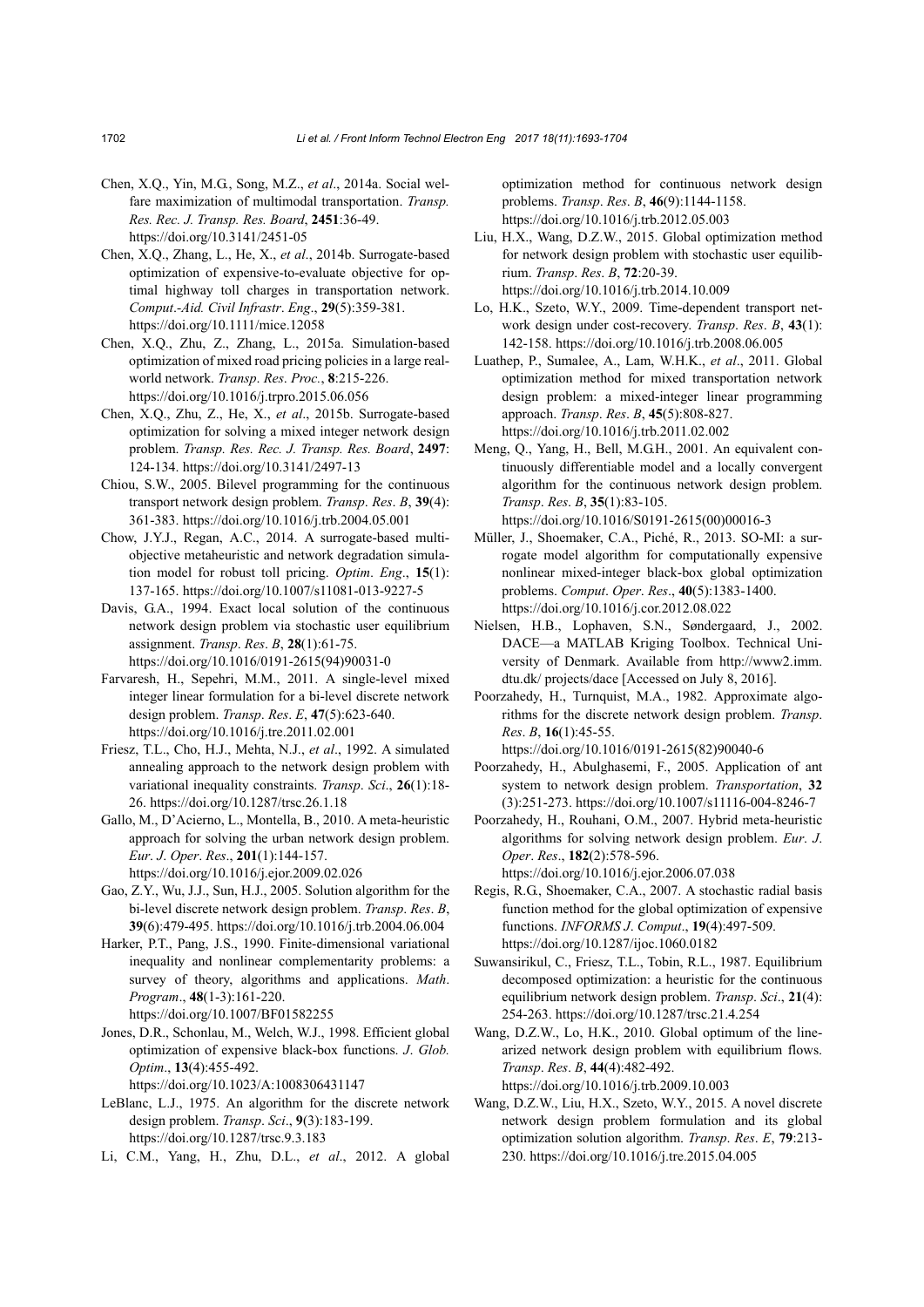Wang, S.A., Meng, Q., Yang, H., 2013. Global optimization methods for the discrete network design problem. *Transp*. *Res*. *B*, **50**:42-60.

https://doi.org/10.1016/j.trb.2013.01.006

- Wardrop, J.G., 1952. Road Paper. Some theoretical aspects of road traffic research. *Proc*. *Inst*. *Civil Eng*., **1**(3):325-362. https://doi.org/10.1680/ipeds.1952.11259
- Yang, H., Bell, M.G.H., 1998. Models and algorithms for road network design: a review and some new developments. *Transp*. *Rev*., **18**(3):257-278. https://doi.org/10.1080/01441649808717016
- Yang, H., Yagar, S., 1995. Traffic assignment and signal control in saturated road networks. *Transp*. *Res*. *A*, **29**(2):125- 139. https://doi.org/10.1016/0965-8564(94)E0007-V
- Yin, Y.F., 2000. Genetic-algorithms-based approach for bilevel programming models. *J*. *Transp*. *Eng*., **126**(2):115-120.
- Yin, Y.F., Madanat, S.M., Lu, X.Y., 2009. Robust improvement schemes for road networks under demand uncertainty. *Eur*. *J*. *Oper*. *Res*., **198**(2):470-479. https://doi.org/10.1016/j.ejor.2008.09.008

# **Appendix: Proof of asymptotically complete convergence of Algorithm 1**

Notations in Appendix are shown in Table A1.

|  | <b>Table A1 Notations for Appendix</b> |  |  |
|--|----------------------------------------|--|--|
|--|----------------------------------------|--|--|

| Notation           | Explanation                                                                         |
|--------------------|-------------------------------------------------------------------------------------|
| $B(x, \delta)$     | Neighborhood of x with radius $\delta$                                              |
| $B_D(x, \delta)$   | Intersect of $B(x, \delta)$ and feasible domain D                                   |
| $B_H(x,\delta)$    | Intersect of $B(x, \delta)$ and hypercube H                                         |
| D                  | Feasible domain                                                                     |
| $e_{n,j}$          | <i>th</i> candidate point vector in iteration $n$                                   |
| $E_{n,i}$          | Random vector representing $e_{n,i}$                                                |
| H                  | Hypercube in which candidate points are<br>sampled                                  |
| $x_n$              | Function evaluation point at iteration $n$                                          |
| $X_n$              | Random vector representing $x_n$                                                    |
| $\Lambda_n$        | Variance of normal distribution in<br>iteration <i>n</i>                            |
| $\mathfrak{I}_{n}$ | Set $\{X_1, X_2, \cdots, X_{n_0}, E_{n_0,1}, E_{n_0,2}, \cdots, E_{n_0,t}, \cdots,$ |
|                    | $E_{n,1}, E_{n,2}, \cdots, E_{n,t}$                                                 |
| $\sigma(\cdot)$    | $\sigma$ -field                                                                     |

**Lemma A1** Let *f* be a function defined on a convex domain  $D \subset \mathbb{R}^d$  and suppose that  $x^*$  is the unique global minimizer of continuous function *f* on *D* in the sense that  $f(x^*)$ =inf<sub>*x*∈*Df*(*x*)>−∞ and  $f(x)$ ></sub>  $\inf_{x \in D, ||x - x^*|| \ge \eta} f(x) > f(x^*)$  for all  $\eta > 0$ . Define the

sequence of random vectors  ${X_n^*}_{n \geq 1}$  as follows:  $X_1^* = X_1$  and  $X_n^* = X_n$  if  $f(X_n) < f(X_n^*)$ , while  $X_n^* = X_{n-1}$  otherwise. If the candidate point strategy in this study satisfies the following Conditions 1 and 2, then  $X_n^* \to x^*$  is almost for sure:

**Condition 1** For each  $n \ge n_0$ ,  $E_{n_1}$ ,  $E_{n_2}$ , ...,  $E_{n,t}$  are conditionally independent given the random vectors in  $\mathfrak{I}_{n-1}$ .

**Condition 2** For any *j*=1, 2, …, *t*,  $x \in D$ , and  $\delta > 0$ , there exists  $v_i(x, \delta) > 0$ , such that  $P\{E_{n,i} \in B(x, \delta) \cap \delta\}$  $D | \sigma(\mathfrak{I}_{n-1}) \geq v_i(x, \delta).$ 

**Proof** See the proof of Theorem 1 in Regis and Shoemaker (2007).

**Lemma A2** The projected candidate point heuristics for problems with a convex feasible domain satisfies Conditions 1 and 2 in Lemma A1.

**Proof** The two groups of candidate points actually obey the normal distribution and uniform distribution as mentioned in Section 3.2, respectively. Then it is sufficient to prove that the normal distribution and uniform distribution candidate points both satisfy Conditions 1 and 2. It is obvious that Condition 1 holds for both generated groups of points. Thus, we need only to prove that Condition 2 holds.

As defined in Section 2.2, in each iteration, projected candidate point heuristics sample candidate points on a hypercube *H*, and then project these candidate points into the convex feasible domain *D*⊆*H*. We define

$$
B_D(x, \delta)=B(x, \delta)\cap D, B_H(x, \delta)=B(x, \delta)\cap H,
$$

and  $\text{Pro}_D(E_{n,t})$  represents the projection of random vector  $E_{n,t}$  on *D*. It is clear that  $B_D(x, \delta) \subseteq B_H(x, \delta)$ . We first prove that for any *x*∈*D*,

$$
P\big\{\mathbf{Pro}_D(\boldsymbol{E}_{n,j})\in B_D(\boldsymbol{x},\delta)|\sigma(\mathfrak{I}_{n-1})\big\}
$$
  
\n
$$
\geq P\big\{\boldsymbol{E}_{n,j}\in B_H(\boldsymbol{x},\delta)|\sigma(\mathfrak{I}_{n-1})\big\}.
$$

To prove the above inequality, we equivalently prove that for any  $x \in D$ , if  $E_n$ ,  $j \in B_H(x, \delta)$ , then **Pro**<sup>*D*</sup>(*E*<sup>*n*</sup>, *j*)∈*B*<sub>*D*</sub>( $x$ ,  $\delta$ ). This leads to the following two scenarios: